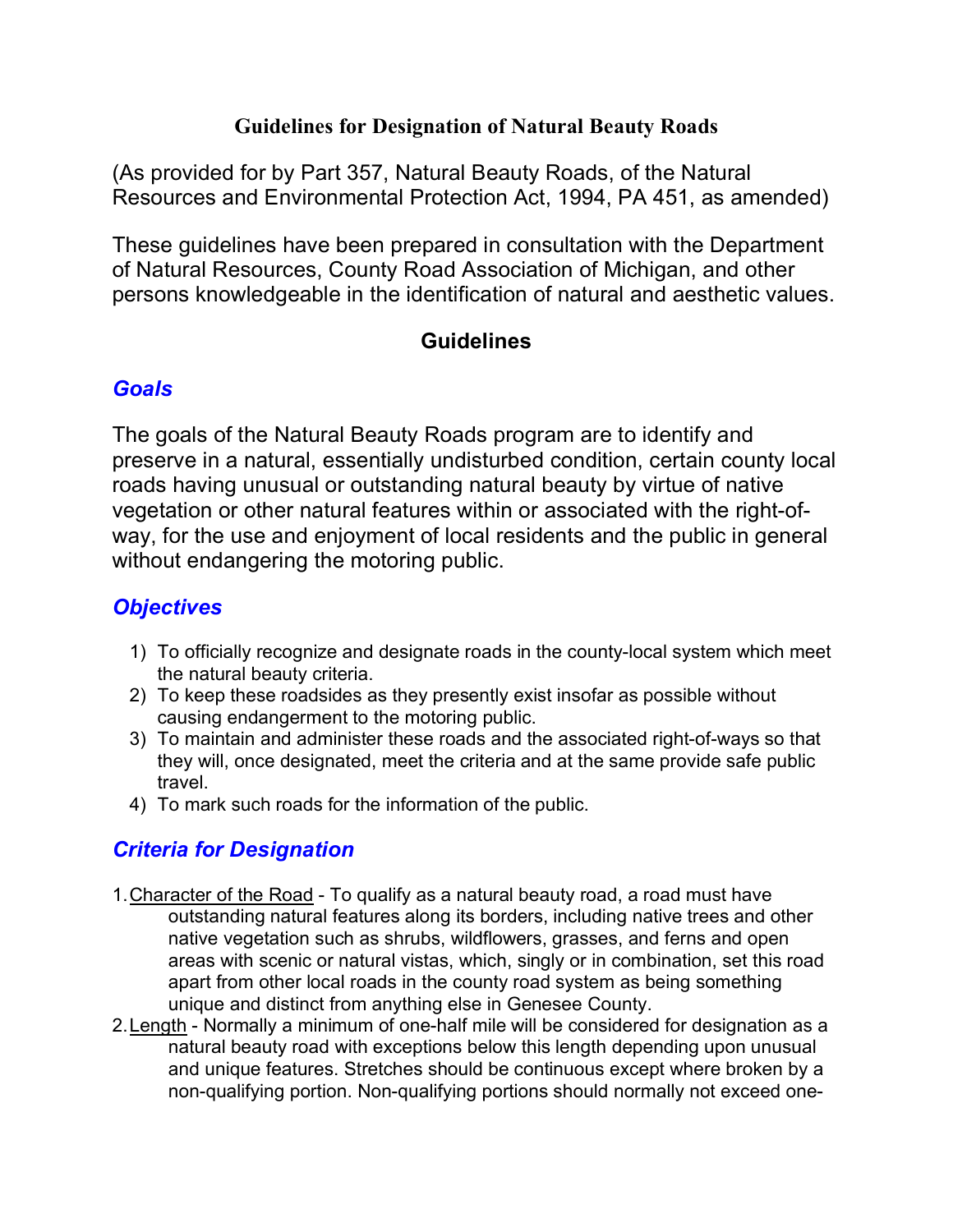half mile in length. Bridges, bridge approaches, culverts, and cross-tubes will not be included in a natural beauty road.

- 3.Roadside Development- Qualifying local county roads should preferably have no development along them, but such development as exists at the time the road is designated should be compatible with the surroundings, and should not detract from the natural unspoiled character and visual impact of the road area. Local zoning must be, and remain, compatible with the purpose of a natural beauty road.
- 4.Road Beds Natural beauty roads may be of dirt, gravel, or hard surface. However, because hard surface local roads are usually paved with special assessments from local property owners, hard-surface local roads will normally not be designated as a natural beauty road.
- 5.Function of the Road-Normally, the existing local road should function as a local access road, i.e., one which serves the adjacent property owners, and/or as a road serving those wishing to travel for the purpose of enjoying the roads natural beauty features. Any road serving as a collector or higher functional classification as defined by Federal standards would generally preclude designation as a Natural Beauty Road.
- 6.Speed-Natural Beauty roads are intended to be low-speed roads for purposes of enjoyment. It is recommended that hard surface roads be posted for a speed of not more than 35 MPH, gravel and dirt roads, 25 MPH. All speed limits are subject to an appropriate Traffic Control Order (TCO) being issued by the Michigan State Police. Requests for speed limit changes for a local road becoming a Natural Beauty road will be considered only subsequent to the designation of the road as a Natural Beauty road.

## **Accepted Maintenance Practices**

In general, natural beauty roads should receive the same level of maintenance performed on the road prior to designation and consistent with actions that are necessary to protect the safety of the motoring public, as long as the character of use and development of the road and along the roadway does not change to the extent that a higher degree of maintenance is necessary to protect the safety of the motoring public.

- 1) Mowing-Mowing should be continued where done previously, but should be limited to one swath (maximum of five feet) on either side of the road as follows:
	- a) On one-lane trail or dirt roads, mowing should be immediately adjacent to the edge to the tracks.
	- b) On two-way gravel roads, mowing should be immediately adjacent to the edge of the graded surface.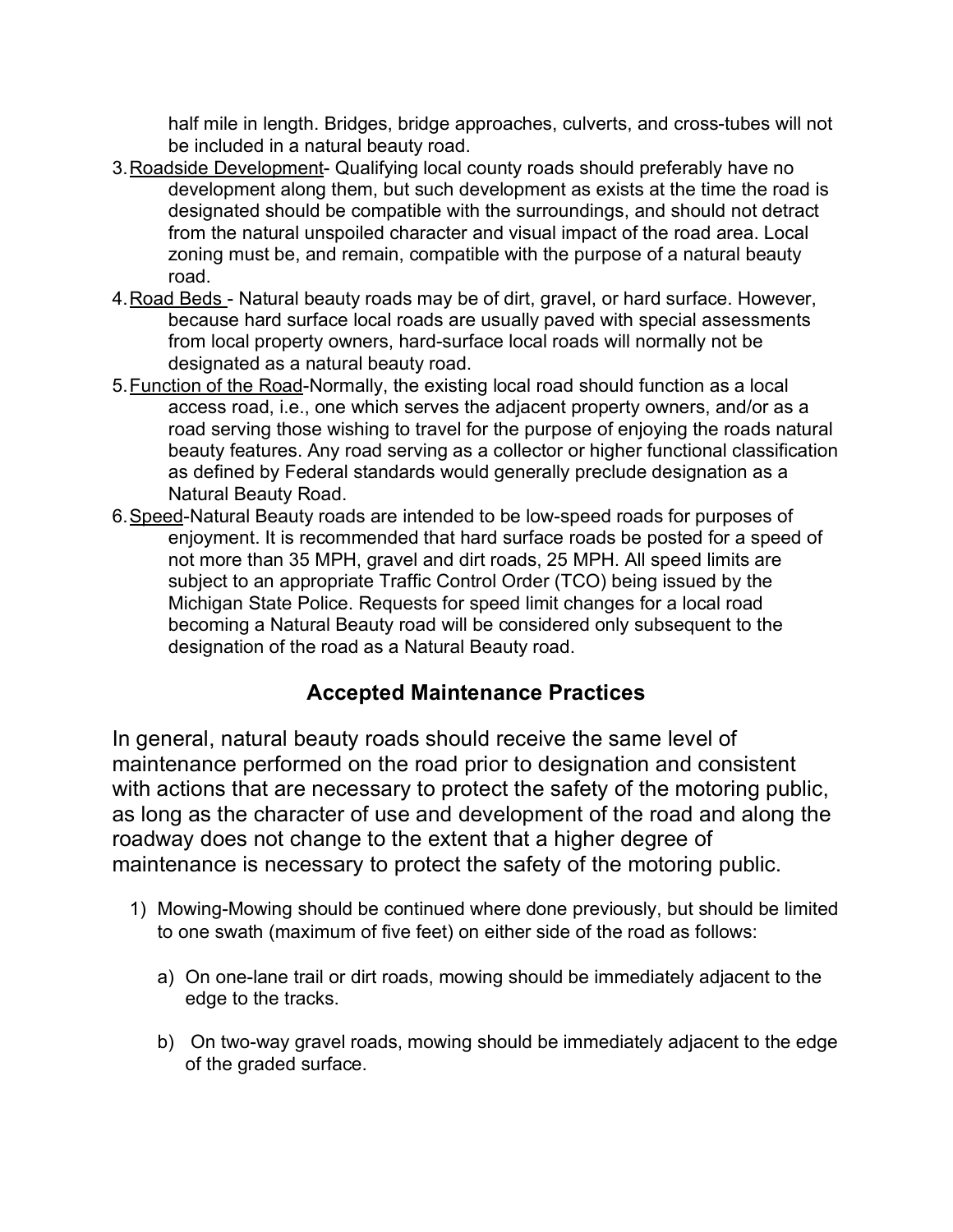- c) On paved roads, mowing should be immediately adjacent to the edge of pavement.
- 2) Grading-Grading will be kept as narrow as possible. This should normally be kept within a total width of 10 - 15 feet for trail roads. On other roads, grading should continue as normally provided in a manner consistent with maintaining the safety of the motoring public and should be kept to a minimum when possible to avoid disturbance of vegetation. It should be pulled back to avoid trees and unusual sites which have been designated.
- 3) Herbicides-Under no circumstances will herbicides be used to control or eliminate roadside vegetation.
- 4) Dust Control-Where dust control has been the practice or becomes a necessity, a minimum level of dust control, as determined by the Genesee County Road Commission, may be used.
- 5) Cross Drainage & Bridges-Cross drainage and bridges normally will not be part of a Natural Beauty Road. However, when cross drainage is included in the portion of a local county road designated as a Natural Beauty Road, cross-drainage must be handled where necessary to prevent damage to the road, possible washouts, and other problems which in the opinion of the Genesee County Road Commission may be detrimental to the safety of the motoring public.
- 6) Signage-Natural Beauty Roads will be identified at entrance and exit points by a specifically designated standard sign to be a design prepared by the Department of Transportation and placed by the Genesee County Road Commission. The length of the portion of the road designated as a Natural Beauty Road will be designated on the entrance sign.
- 7) Tree and Shrub Trimming & Tree Removal-Where necessary for the safety and/or protection of the traveling public and vehicles, as determined by the Genesee County Road Commission after a public hearing, tree branches and shrubs may be trimmed or whole trees removed.
- 8) Road Surfacing-The existing road surface at the time of designation should normally be continued. Necessary changes in surface to improve drainage, reduce maintenance problems, etc. may be cause for the Genesee County Road Commission to at its sole discretion after a public hearing undesignate a Natural Beauty Road if such changes disturb the natural beauty characteristics for which the road was originally designated.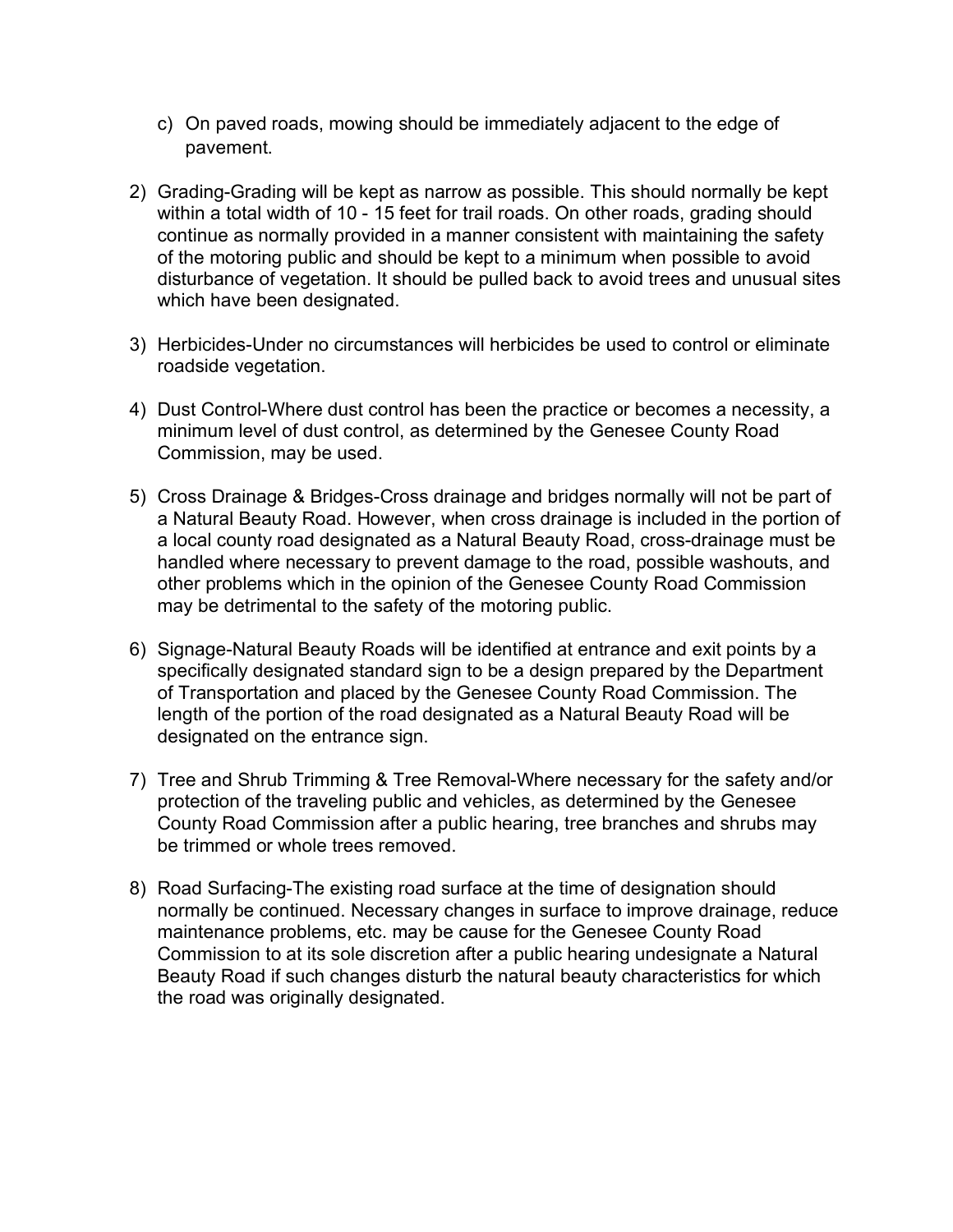#### **Resources**

Barnes, B.V. and W.H. Wagner, Jr. 1982. Michigan Trees. Ann Arbor, MI. University of Michigan Press. 384 pp.

Billington, C. 1949. Ferns of Michigan. Cranbrook Institute of Science Bulletin 20. Bloomfield Hills, MI. Cranbrook Institute of Science. 339 pp.

Billington, C. 1952. Ferns of Michigan. Cranbrook Institute of Science Bulletin 32. Bloomfield Hills, MI. Cranbrook Institute of Science. 240 pp.

Case, F.W., Jr. 1987. Orchids of the Western Great Lakes Region, revised edition. Cranbrook Institute Bulletin 48. Cranbrook Institute of Science. 251 pp. + 46 plates.

Mickel, J.T. 1979. How to Know the Ferns and Fern Allies. Dubuque, IA. William C. Brown Company Publishers. 220 pp.

Newcomb, L. 1977. Newcomb's Wildflower Guide. Little, Brown, and Company. 490 pp.

Peterson, R.T. and M.A. McKenny. 1968. A Field Guide to Wildflowers. Houghton Miffin Company. 420 pp.

Smith, H. V. 1979. Michigan Wildflowers. Cranbrook Institute of Science Bulletin 42. Bloomfield Hills, MI. Cranbrook Institute of Science. 489 pp.

Smith, N. F. 1995. Trees of Michigan and the Upper Great Lakes. Thunder Bay Press, Lansing, MI. 178 pp.

Voss, E. G. 1972. Michigan Flora I, Gymnosperms and Monocotyledons. Cranbrook Institute of Science Bulletin 55. Bloomfield Hills, MI. Cranbrook Institute of Science. 488 pp.

Voss, E. G. 1972. Michigan Flora II, Dicots (Saururaceae - Cornaceae). Cranbrook Institute of Science Bulletin 59. Bloomfield Hills, MI. Cranbrook Institute of Science. 724 pp.

Voss, E. G. 1972. Michigan Flora III, Dicots (Pyrolacese - Compositae). Cranbrook Institute of Science Bulletin 61. Bloomfield Hills, MI. Cranbrook Institute of Science. 622 pp.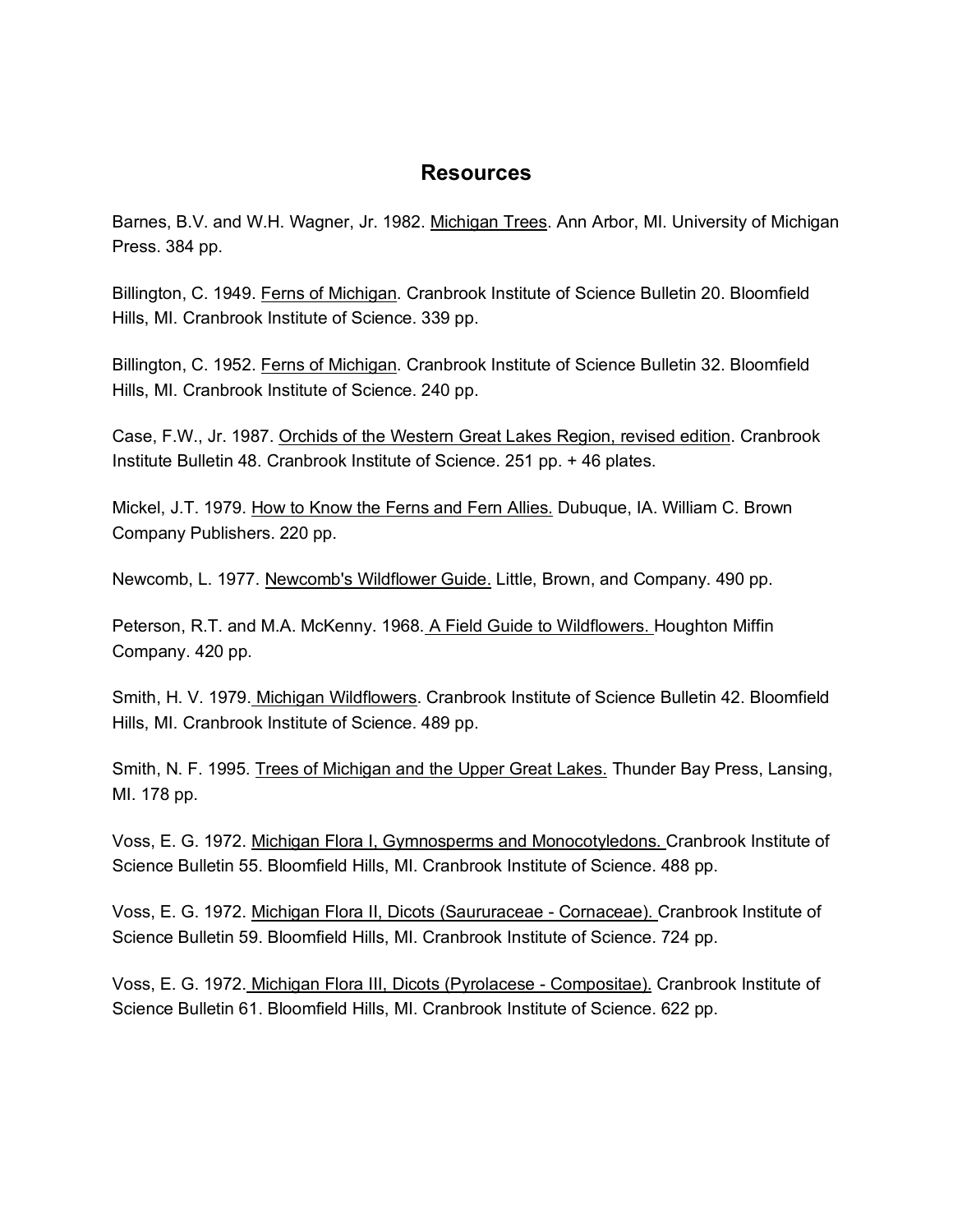### **Guidelines for Petitioners for Natural Beauty Roads**

The Natural Beauty Road Act empowers County Road Commissions to dedicate only county local roads as Michigan Natural Beauty Roads. Specific procedures are to be followed by interested citizens when recommending the designation of local roads as Natural Beauty Roads to the Genesee County Road Commission.

The roads recommended must be county local roads before they can be considered for designation by the Genesee County Road Commission as a Michigan Natural Beauty Road; they must not be collectors or primary roadways. The status of a specific road can be obtained from the Genesee County Road Commission. Bridges and cross-culverts are generally not eligible for designation as a Michigan Natural Beauty Road.

Twenty-five or more of the land holders in a township may apply by petition to the Genesee County Road Commission for designation of a county local road or portion thereof as a Michigan Natural Beauty Road. Signers of the petition need not live on the road being considered for designation; however, they must own property in the township in which the proposed Natural Beauty Road is located. Signers must indicate their name and description of property owned. The petition must clearly state the name, location, length, and exact beginning and end points of the county local road being petitioned for designation as a Michigan Natural Beauty Road and must contain a statement of justification for the request for designation.

Additionally, in order for a petition to be accepted by the Genesee County Road Commission for consideration, the following information must accompany the petition:

- 1. A resolution from the township in which the local road being proposed for designation is required; the resolution must indicate that the township supports the designation of the road proposed as a Michigan Natural Beauty Road and that the township will pay the cost of the associated signage to include installation and maintenance costs.
- 2. An accurate map of the proposed Michigan Natural Beauty Road at a scale of not less than 1" to 200' identifying and showing the location of any and all native trees and vegetation and/or other natural features.
- 3. An inventory to include numbers and location of the trees and plants found in the county local road right-of-way proposed for designation as a Michigan Natural Beauty Road